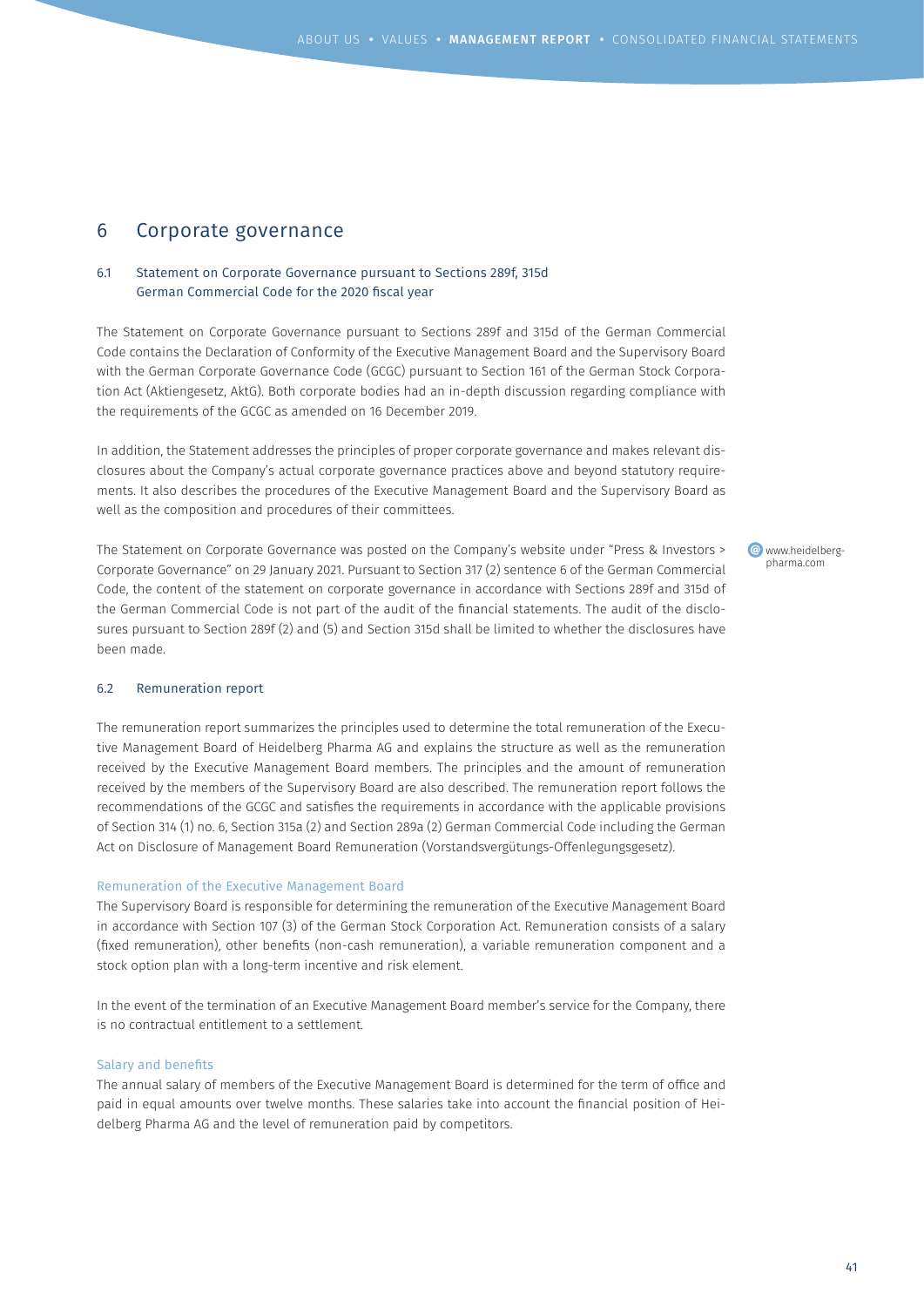In addition to his fixed remuneration of €255 thousand, Dr. Schmidt-Brand receives the following noncash benefits: Under the director's contract, Heidelberg Pharma Research GmbH makes payments into a defined-contribution, reinsured pension plan. In 2020, this payment amounted to €11 thousand (previous year: €11 thousand). As in the previous year, €3 thousand were paid into a pension fund.

No non-cash benefits within the context of a pension were granted to Professor Pahl in the fiscal year ended in addition to his fixed remuneration of €207 thousand. Effective October 2020, his director's contract was extended during the year until the end of December 2023.

In addition, company cars were made available to Dr. Schmidt-Brand and Professor Pahl for the entire fiscal year. The value of this non-cash benefit in 2020 was €8 thousand for Dr. Schmidt-Brand (previous year: €9 thousand) and €13 thousand (previous year: €13 thousand) for Professor Pahl.

No further benefit obligations exist towards the members of the Executive Management Board.

#### Variable remuneration

Variable remuneration is contingent upon the achievement of personal targets and Heidelberg Pharma's performance targets. The performance-based remuneration of the members of the Company's Executive Management Board is primarily tied to long-term, sustainable and financial corporate goals of Heidelberg Pharma and refers to the achievement of milestones that are defined at the beginning of each fiscal year. The degree of target achievement and the associated amount of variable remuneration are assessed and determined by the Supervisory Board.

Dr. Schmidt-Brand receives a maximum annual bonus of €100 thousand. As a result, his maximum annual remuneration comprising fixed and variable remuneration amounts to €355 thousand. In the fiscal year now ended, Dr. Schmidt-Brand was paid a bonus of €38 thousand for the 2019 fiscal year.

Professor Pahl's annual bonus is also capped at €100 thousand. As a result, his maximum annual remuneration comprising fixed and variable remuneration amounts to €340 thousand. In the fiscal year now ended, Professor Pahl was paid a bonus of €38 thousand for the 2019 fiscal year.

### Remuneration component with incentive and risk features

This remuneration component is based on the 2011, 2017 and 2018 Stock Option Plans which were adopted by the respective Annual General Meetings and can be exercised after four years at the earliest in each case.

This holding period provides a long-term incentive to increase the Company's value. No further requirements beyond the holding period need to be met.

The Supervisory Board grants stock options based on the tasks of the respective member of the Management Board, his/her personal performance, the economic situation, the performance and outlook of the enterprise as well as the common level of the remuneration taking into account the peer companies and the remuneration structure.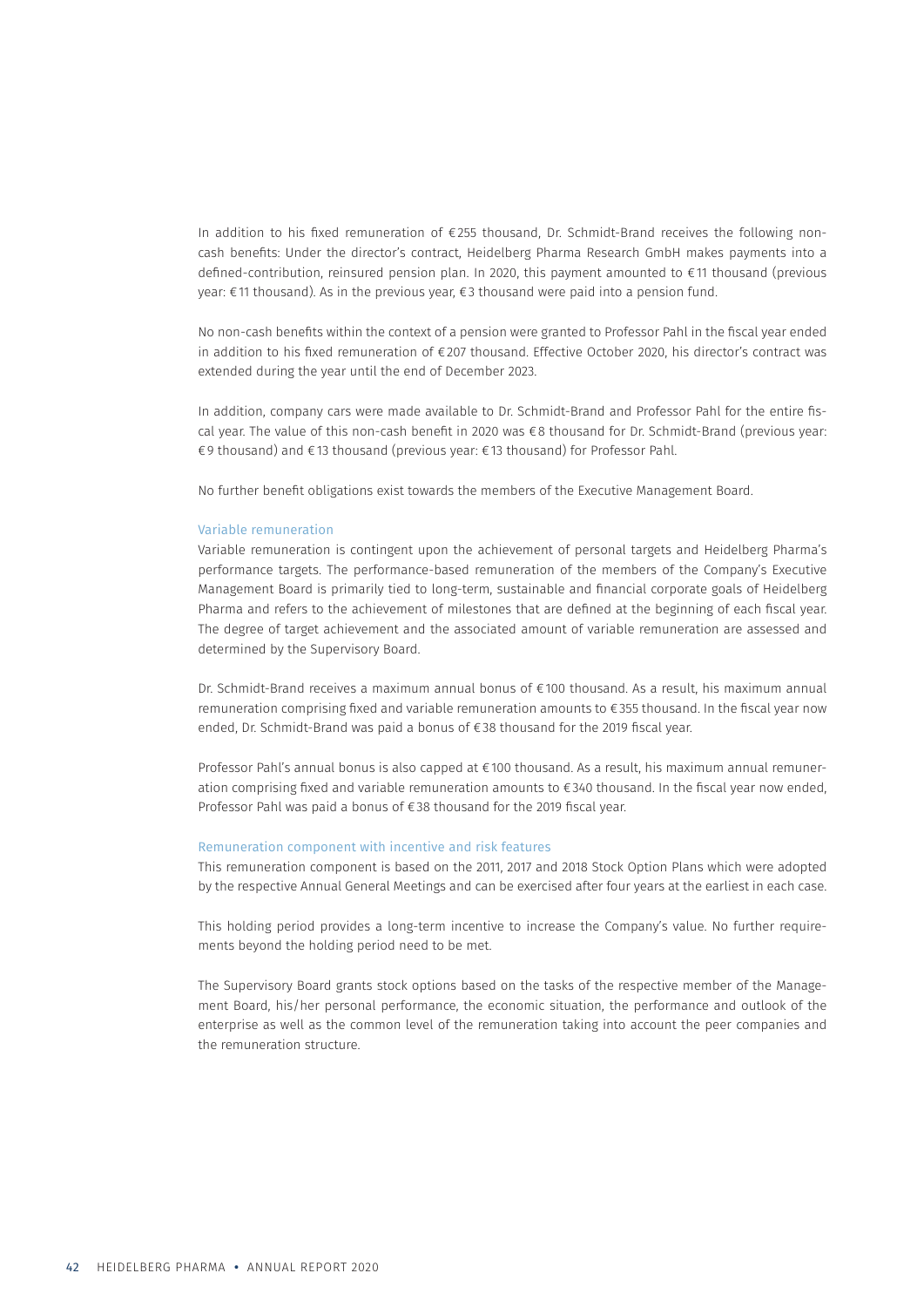No stock options were issued in the 2020 fiscal year. As of the 30 November 2020 reporting date, the active members of the Executive Management Board held the following options:

|                   | Max. issuance                               | Stock options issued |                                              |         |  |  |  |
|-------------------|---------------------------------------------|----------------------|----------------------------------------------|---------|--|--|--|
| Stock option plan | to Executive<br>Management<br>Board members |                      | Dr. Jan Schmidt-Brand Professor Andreas Pahl | Total   |  |  |  |
| 2011              | 346,924                                     | 222,000              | 90,000                                       | 312,000 |  |  |  |
| 2017              | 201,200                                     | 100,600              | 100,600                                      | 201,200 |  |  |  |
| 2018              | 298,100                                     | 74,525               | 74,525                                       | 149,050 |  |  |  |
| Total             | 846,224                                     | 397,125              | 265,125                                      | 662,250 |  |  |  |

At the reporting date of 30 November 2020, three former members of the Executive Management Board held a total of 25,500 options under the 2011 Stock Option Plan.

Overall, the following fixed and variable remuneration components as well as non-cash remuneration for Executive Management Board members were recognized as an expense in the 2020 fiscal year:

| Executive Management<br>Board member |         | Fixed<br>remuneration<br>€ |         | Variable<br>remuneration <sup>1</sup><br>€ |        | Other remuneration<br>(non-cash benefits) |         | Total<br>remuneration $1,2$<br>€ |
|--------------------------------------|---------|----------------------------|---------|--------------------------------------------|--------|-------------------------------------------|---------|----------------------------------|
|                                      | 2020    | 2019                       | 2020    | 2019                                       | 2020   | 2019                                      | 2020    | 2019                             |
| Dr. Jan Schmidt-Brand <sup>2</sup>   | 255,000 | 255,000                    | 75,000  | 75,000                                     | 21,395 | 22,672                                    | 351,395 | 352,672                          |
| Professor Andreas Pahl               | 206,667 | 200,000                    | 75,000  | 75,000                                     | 13,276 | 13,452                                    | 294,942 | 288,452                          |
| Total                                | 461,667 | 455,000                    | 150,000 | 150,000                                    | 36,124 | 36,124                                    | 646,337 | 641,124                          |

1 The exact variable remuneration is usually determined and paid in the following fiscal year. The figures shown here for the 2020 fiscal year are based on provisions that were determined on the basis of assumptions and historical data.

2 The remuneration of Dr. Schmidt-Brand refers to his work as Chief Executive Officer and Chief Financial Officer of Heidelberg Pharma AG and as Managing Director of Heidelberg Pharma Research GmbH. A portion of €248 thousand (previous year: €249 thousand) of the total remuneration is attributable to his work as a member of the Executive Management Board of Heidelberg Pharma AG.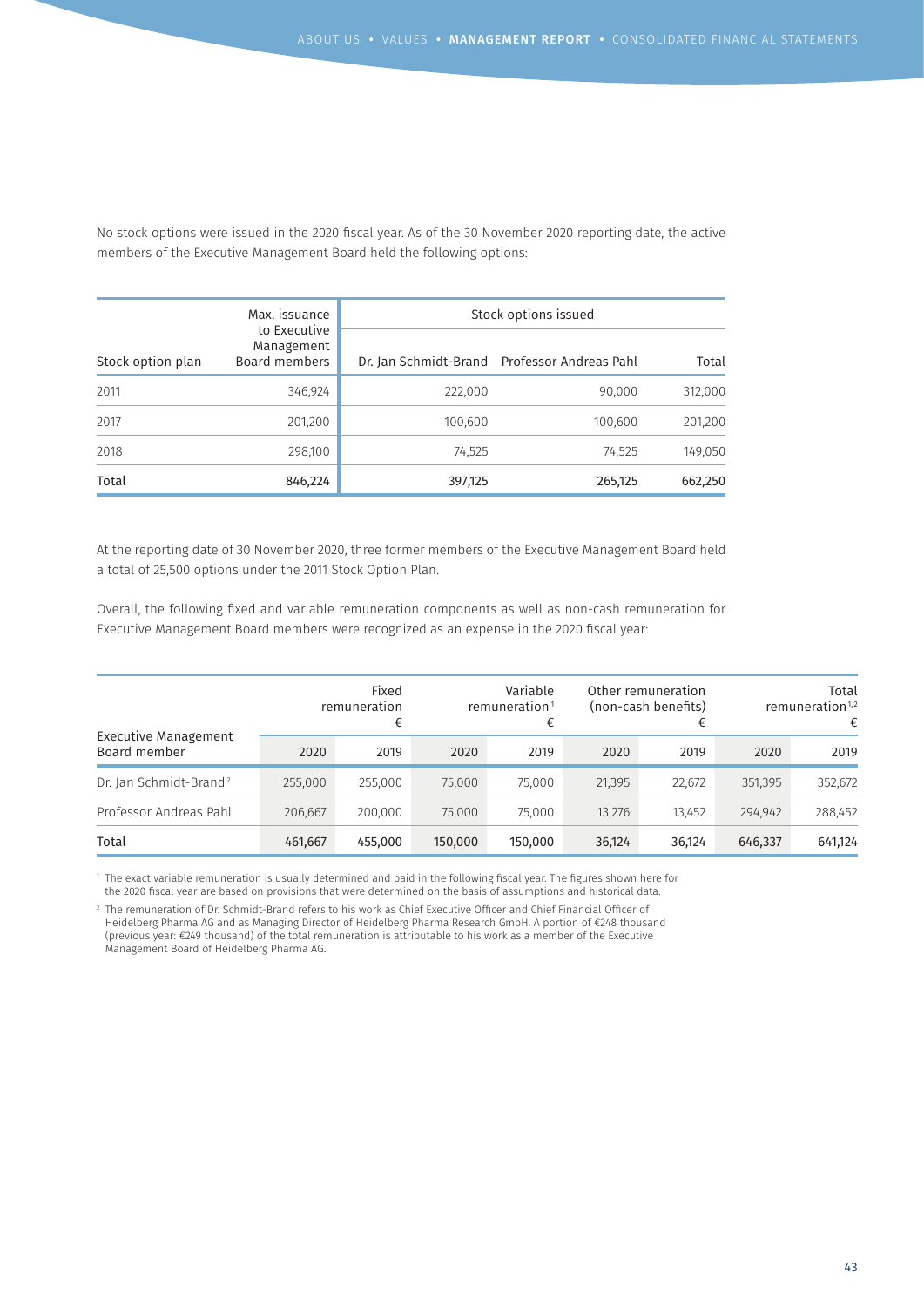The following overview shows the stock options held by members of the Executive Management Board during the year under review and changes in these holdings, as well as the portion of staff costs per beneficiary attributable to these stock options:

| Executive Management<br>Board member | 30 Nov. 2019<br>Number | Additions<br>Number | Expiry/<br>return<br>Number | Exercise<br>Number | 30 Nov. 2020<br>Number |
|--------------------------------------|------------------------|---------------------|-----------------------------|--------------------|------------------------|
| Dr. Jan Schmidt-Brand                | 397,125                |                     | $\Omega$                    |                    | 397,125                |
| Professor Andreas Pahl               | 265,125                |                     | $\Omega$                    |                    | 265.125                |
| Total                                | 662,250                |                     | 0                           | 0                  | 662,250                |

| Executive Management<br>Board member | Expense in the 2020 IFRS statement<br>of comprehensive income<br>€ | Fair value of the options<br>held on 30 Nov. 2020 <sup>1</sup><br>€ |
|--------------------------------------|--------------------------------------------------------------------|---------------------------------------------------------------------|
| Dr. Jan Schmidt-Brand                | 91.400                                                             | 620.601                                                             |
| Professor Andreas Pahl               | 76.620                                                             | 375.197                                                             |
| Total                                | 168,020                                                            | 995,798                                                             |

<sup>1</sup> As of the respective issue date

As in the previous year, no expense was recognized for former members of the Executive Management Board.

The following figures applied to the previous period:

| Executive Management<br>Board member | 30 Nov. 2018<br>Number | Additions<br>Number | Expiry/<br>return<br>Number | Exercise<br>Number | 30 Nov. 2019<br>Number |
|--------------------------------------|------------------------|---------------------|-----------------------------|--------------------|------------------------|
| Dr. Jan Schmidt-Brand                | 322,600                | 74,525              |                             | $\left( \right)$   | 397.125                |
| Professor Andreas Pahl               | 190,600                | 74.525              | 0                           | 0                  | 265,125                |
| Total                                | 513,200                | 149,050             | 0                           | 0                  | 662.250                |

| Executive Management<br>Board member | Expense in the 2019 IFRS statement<br>of comprehensive income<br>€ | Fair value of the options<br>held on 30 Nov. 20191<br>€ |
|--------------------------------------|--------------------------------------------------------------------|---------------------------------------------------------|
| Dr. Jan Schmidt-Brand                | 144.820                                                            | 620,601                                                 |
| Professor Andreas Pahl               | 114.077                                                            | 375.197                                                 |
| Total                                | 258,897                                                            | 995.798                                                 |

<sup>1</sup> As of the respective issue date